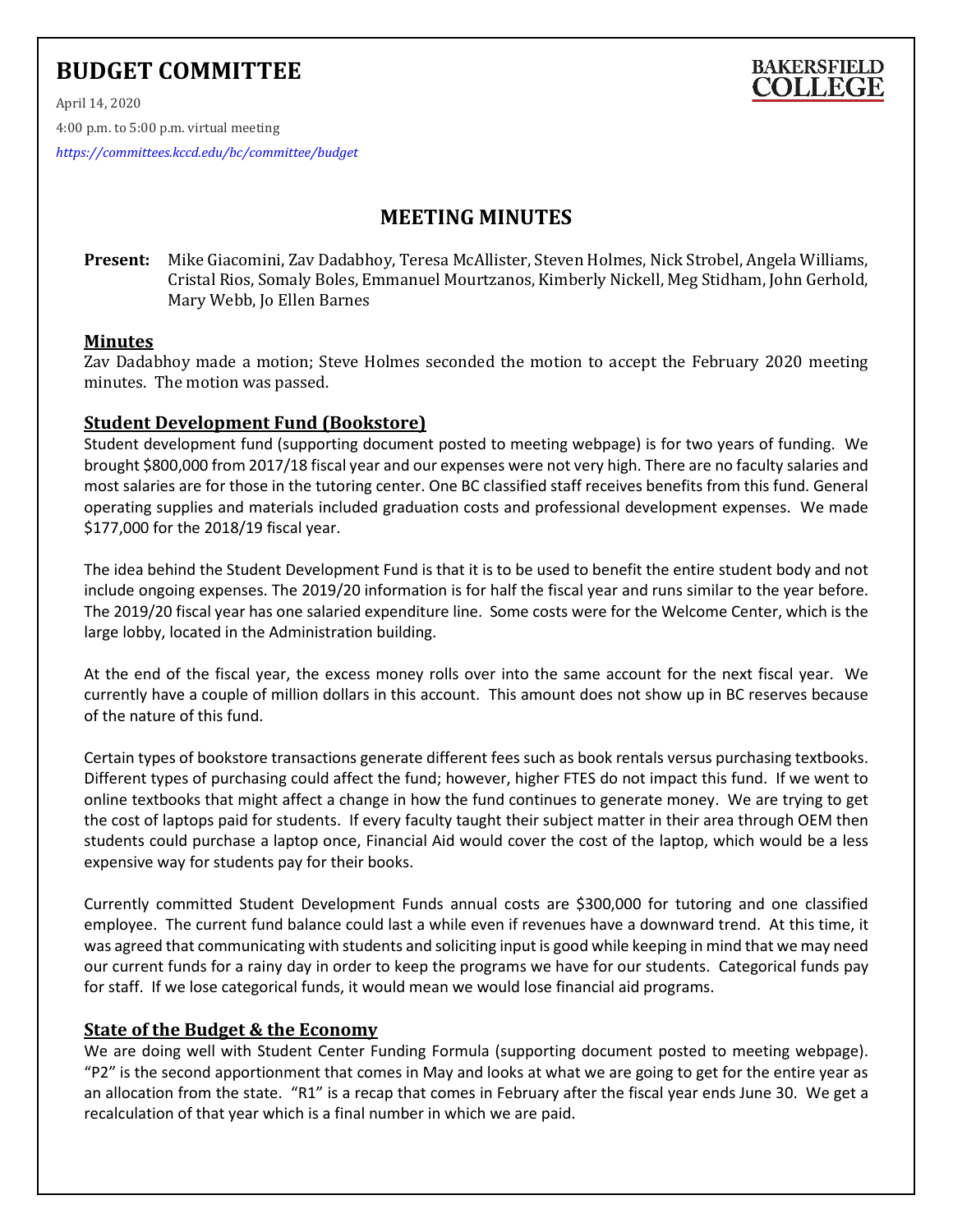We have 2.5 months left of this fiscal year and in February of this year and we thought we were getting 145.7 million. The latest information from the state is that we will get \$156.3 million which is only short about \$400,000 of what we thought we were going to be funded at, which is a big win for the district. The district allocated a little out to schools and decided put the overage in reserves for future needs.

The 2019/20 "P1" which came out February 2020 said we were \$11.7 million over the "advance". The "advance" is the guaranteed base number, which is the prior "P2" + COLA and came to about 158 million. We have some but not all that money yet. This is an upgrade from what was budgeted last year.

We are not going to create next year's budget based up to the "P1" number (\$158 million) because we do not have confidence that we will get the entire amount from the state. We are looking at increasing Bakersfield College's allocation by \$4.6 million year over year, which is a positive. However, we have \$100 million in salaries and benefits with a 2.5% increase in those salaries and benefits, so the increase of \$4.6 million will be used up quickly. There are other factors such as PERS and STRS increasing 18% – 20% and other challenges such as our economy so we are hoping that 2019/20 budget will not be hit too hard. At this time, the District and BC College both have healthy reserves.

The Board of Trustees Finance Committee will start meeting monthly. After the tentative budget, they will ask each college to deliver a breakeven budget, another budget plan with a certain percentage reduction and a third plan with a greater percentage reduction. Last year we did this exercise with GU001 funds and this year we might include restricted funds in these exercises.

Right now, we are in a hiring freeze with essential positions being backfilled and faculty replaced. With many people applying for unemployment, we are planning on more students coming back to college during this economic downturn. We want to make sure we are here for them. Each Vice President will work with their departments in working to streamline their own area. We will look at positions as they are vacated as to whether they will be replaced. Currently, salaries and benefits represent 77-78% of our total budgets. Electric and gas bills will decrease these last months while our campus is closed, but it will return to normal levels as students return to campus. Our solar operations do not match our current usage but meet about 25% of our needs. We continue to increase our need for electricity. As we build more solar fields, we will try to achieve 90 – 95% usage being met with our solar program. New solar contracts are not designed to get money back if we overproduce electricity.

A discussion whether we track how much Bakersfield College contributes to District Office reserves. There is a board policy regarding reserves, which states the Board can take college reserves from each of the colleges to backfill the District reserves. Bakersfield College is a workhorse from a growth standpoint because we generated the largest share of their reserves and were expected to because we generated 70% of the FTEs. At one point, we had information that BC contributed 90% of the District Office reserves in the past.

There was discussion to request, from the District Office how much of the \$10.5 million from 2018-19 was from each college and note that information going forward. From 2013-2018 the District Office reserves grew mostly due to BC's growth. We could present information to the Chancellor. Currently our GDP is going down; unemployment may reach double digits for a while. The normal trend of higher education with students coming back to school because of the economy does not bare out with our current enrollments numbers, which are soft right now. Cerro Coso has a current deficit of 1.6 million and Porterville has a \$600,000 deficit. This is structurally imbalanced and not contributing into the District reserves.

A point on unemployment was that some people, who are unemployed, see their condition as temporary, which may be a contributing factor to not seeing enrollment numbers increasing right now. Another thought regarding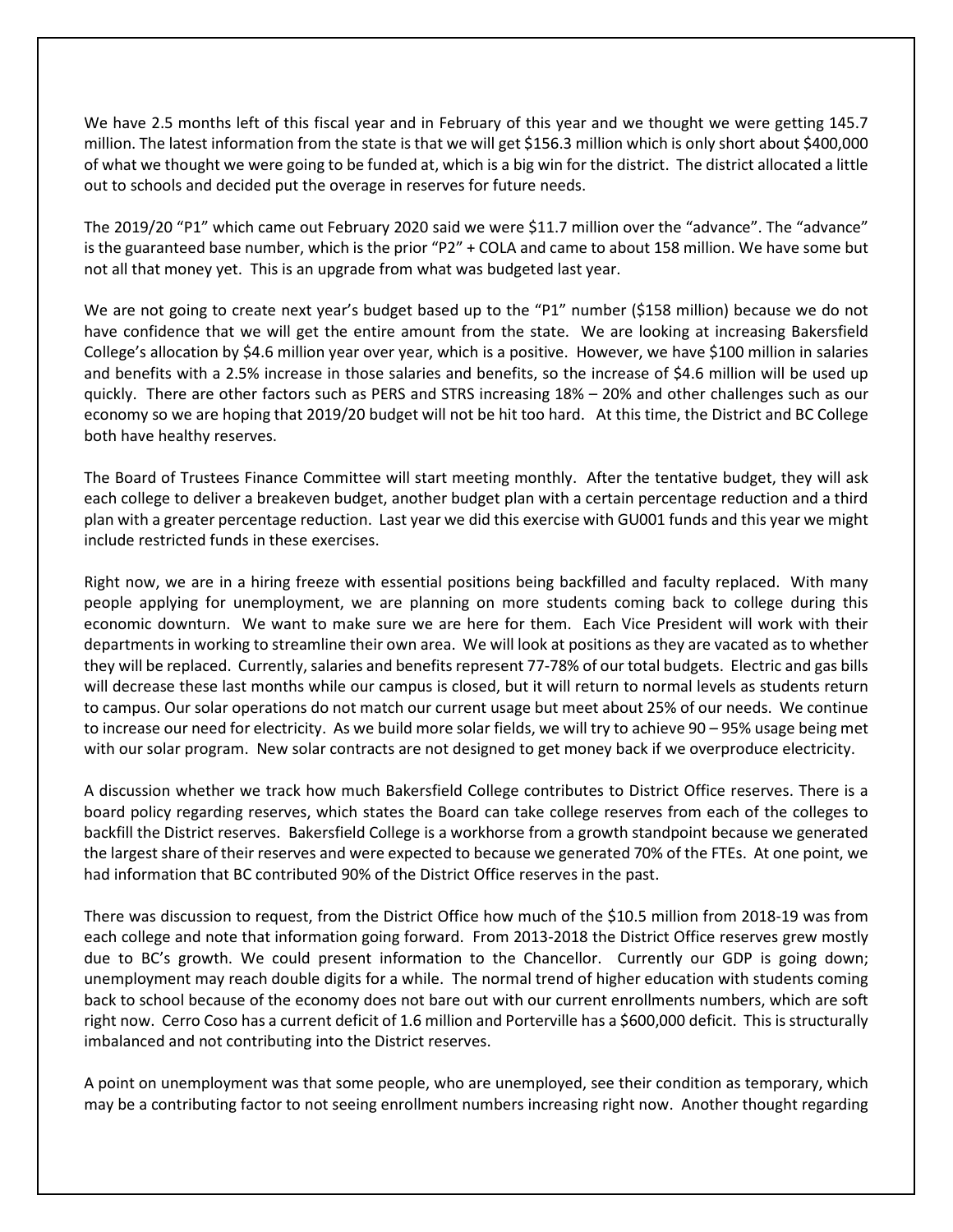student registration was that during the days of priority registration we were not able to capture high school students because high schools were closed due to the pandemic. High school students will register for college but will register late. Our current students are concentrating on getting through this online semester and many have not yet registered for fall. These factors contribute to the thought that registration for fall may run very late this year.

In the continued discussion of District Office reserves, the aspect was raised that we have to be proactive in tracking how much of the District Offices reserves are from Bakersfield College. We need to know because information is valuable for future conversations if we have financial troubles and need to make a point. We can get the board to see logic based on figures from documents. We do recognize that Board members listen to their constituents.

There are people who may still be in shock regarding what they want to do about their future during this time of the pandemic, which may influence their decisions regarding going to school. Many people are not technologically savvy and may be concerned about online classesin the future and waiting to see what types of classes are offered. An observation was that many current students are concentrating on this semester but are not enrolling for fall yet because they are waiting to see if BC is going back to face-to-face classes. Many students do not like the online environment and if they can wait for in person classes then they will wait. Workload for students shifted when they went from on campus classes to the online environment and class responsibilities increased versus when they had face-to-face classes.

## **Board of Trustees Finance Committee Meeting**

At the January board retreat, the Board of Trustees reviewed the Bakersfield College 5 Year Enrollment Trends by Campus document (supporting document posted to meeting webpage) to see what challenges might be present. Currently, the Federal Stimulus Package – the Care Act through Title 4 determined that Bakersfield College would get \$12.2 million dollars in which half of it will be used in financial aid. The rest will be used to offset loss of revenue and adapt to a changing environment. Cerro Coso received under one million dollars because the Department of Education backed out whoever was ineligible for PELL such as Inmate Education students, as well as online students. Cerro Coso has a high percentage of incarcerated and online students, which really affected them compared to BC and Porterville College.

The District Wide Budget committee made recommendations but did not provide them to the finance committee or the Board. The recommendations from the Chancellor to take the \$10.5 million from 18/19 budget for reserves and distribute the potential \$6 million from the 19/20 budget to the colleges was not adopted. There was discussion that the Board of Trustees Finance Committee may perceive that colleges cannot control their own budgets and have healthy reserves on their own and find it necessary to stockpile reserves. What could justify that thought was a short period of time that the District Office used some reserves to cover payroll because state money coming to the colleges was late and we had to dip into do reserves during that time but it was paid back. That was during a period of time when California did not pass their state budgets on time, which affected many entities across the state.

Budget Open Forum may be Wednesday 4/22/20 or Thursday 4/23/20. We are open to different topics of discussion for this meeting. Currently we do not know what the state of the economy is going to be and, we do not go over many numbers in comparison to the fall Budget Open Forum due to the passage of the District budget that happens in the fall.

We will focus on some of the positive points regarding the success of the student centered funding formula and that it did generate money. People can feel good that their efforts worked. The other side of this situation is that